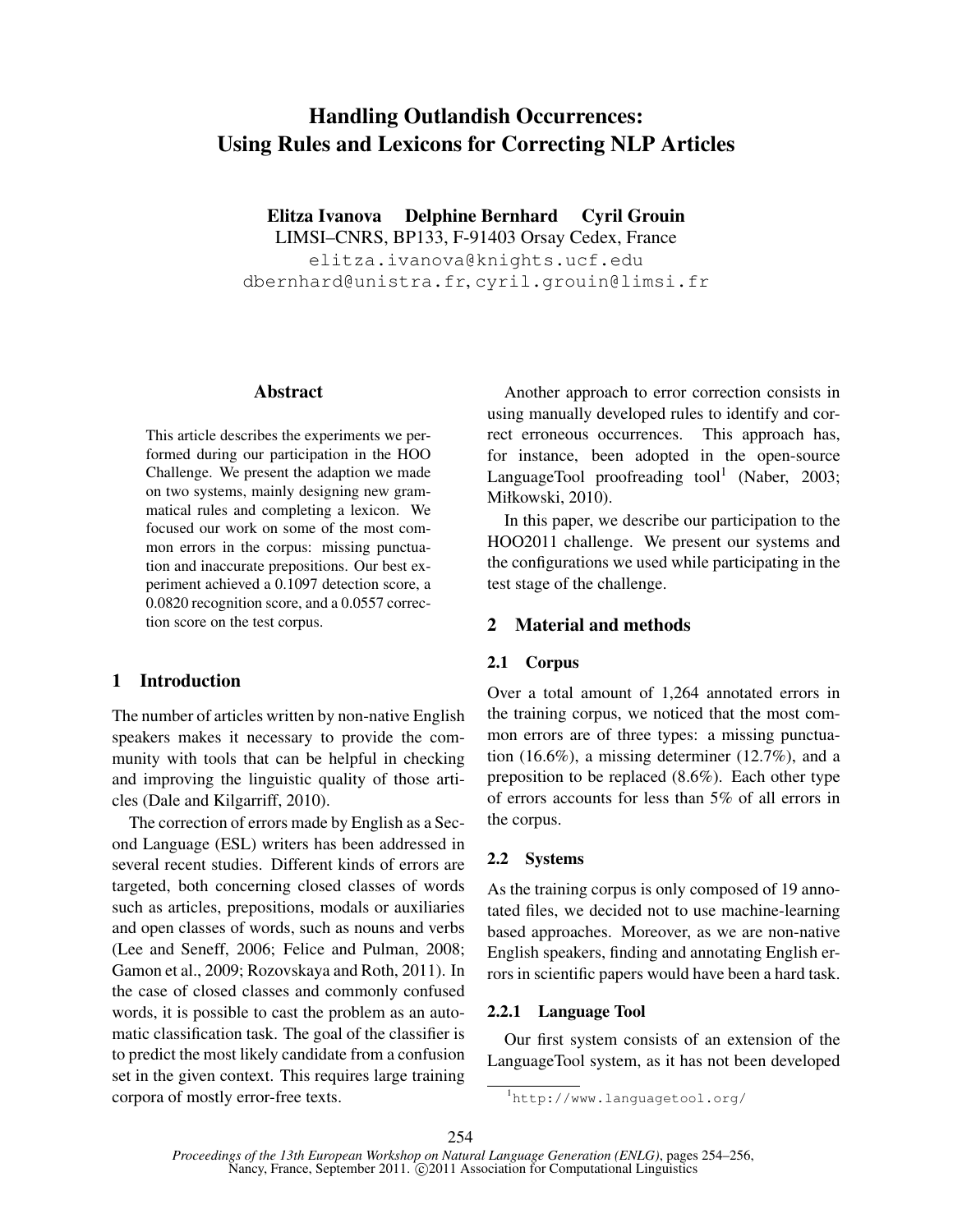```
<rule default="on" id="NEED_TO" name="need to">
     <pattern case_sensitive="no" mark_from="1">
         <token inflected="yes" postag="NN.*" postag_regexp="yes">need</token>
         <token postag="IN"><exception>to</exception></token>
         <token postag="VBG" postag_regexp="yes"/>
     </pattern>
     \leqmessage>Incorrect use of the preposition '\2' after '\1'. Normally, \leqsuggestion>to \leqmatch no="3"
postag="VB"/></suggestion> is used.</message>
    <short>Wrong choice of preposition</short>
     <example correction="to seek" type="incorrect">I wish to stress the need <marker>ofseeking</marker> a positive
outcome.</example>
     <example type="correct">I wish to stress the need to seek a positive outcome</example>
\langlerule\rangle
```
Figure 1: Example LanguageTool XML rule.

specifically for text written by ESL writers. The system is based on linguistic resources and rules described in XML files that can be easily extended. We modified three resource files to deal with the HOO corpus: the grammar rules used to process the corrections, the compound words lexicon that lists the words that must be written with a dash, and the list of words that require "an" instead of "a" as a determiner, even though they do not begin with a vowel.

Figure 1 displays an example of an XML rule which deals with incorrect prepositions after the noun "need".

## 2.2.2 Commas module

In order to deal specifically with missing commas in figures larger than 1,000, we wrote an independent Python module.

#### 2.2.3 CCAC

The second system<sup>2</sup> we used has been designed to perform both analyses of the quality, and spelling and grammatical correction of survey corpora and web content (Grouin, 2008). The final objective of this tool was to help indicate whether that noisy data could be used in an NLP chain of treatments to be applied further or not. This system is mainly based on unigrams of words and typographic rules. We adapted this system to English by producing a new lexicon of 19,000 unigrams of words from the *Financial Times* which we completed with 300 computational terms from the ACL corpus. This lexicon also includes the American version of British words.

#### 3 Experimental setup

We defined ten configurations based on several combinations of each system's parameters:

- Run 0: LanguageTool as it is from download; Run 1: LanguageTool with new rules;
- 
- Run 2: As in run #1 plus commas module;
- Run 3: Run #0 plus new compounds lexicon;
- Run 4: Run #1 plus new compounds lexicon;
- Run 5: Run #4 plus commas module;
- Run 6: CCAC system;
- Run 7: CCAC system followed by run #5;
- Run 8: Run #5 followed by the CCAC system;
- Run 9: LanguageTool with punctuation correction only plus commas module.

## 4 Evaluation and discussion

The evaluation of our pipeline on the test corpus is given in Table 1. We achieved our best results using the combination of LanguageTool followed by CCAC (run #8); we obtained a 0.1097 detection score, a 0.0833 recognition score, and a 0.0589 correction score, without any bonus (Dale and Kilgarriff, 2011).

The CCAC system used independently did not obtain good results (#6). This system has been designed to process very noisy data using basic correction modules (to add or to remove diacritics, to process geminates, and at last to propose corrections based on the Levenshtein distance). Within the framework of the HOO challenge, the corrections to be made are finer than those of a web corpus.

While on the training data we achieved our best

<sup>&</sup>lt;sup>2</sup>CCAC: Corpus Certification and Automatic Correction.